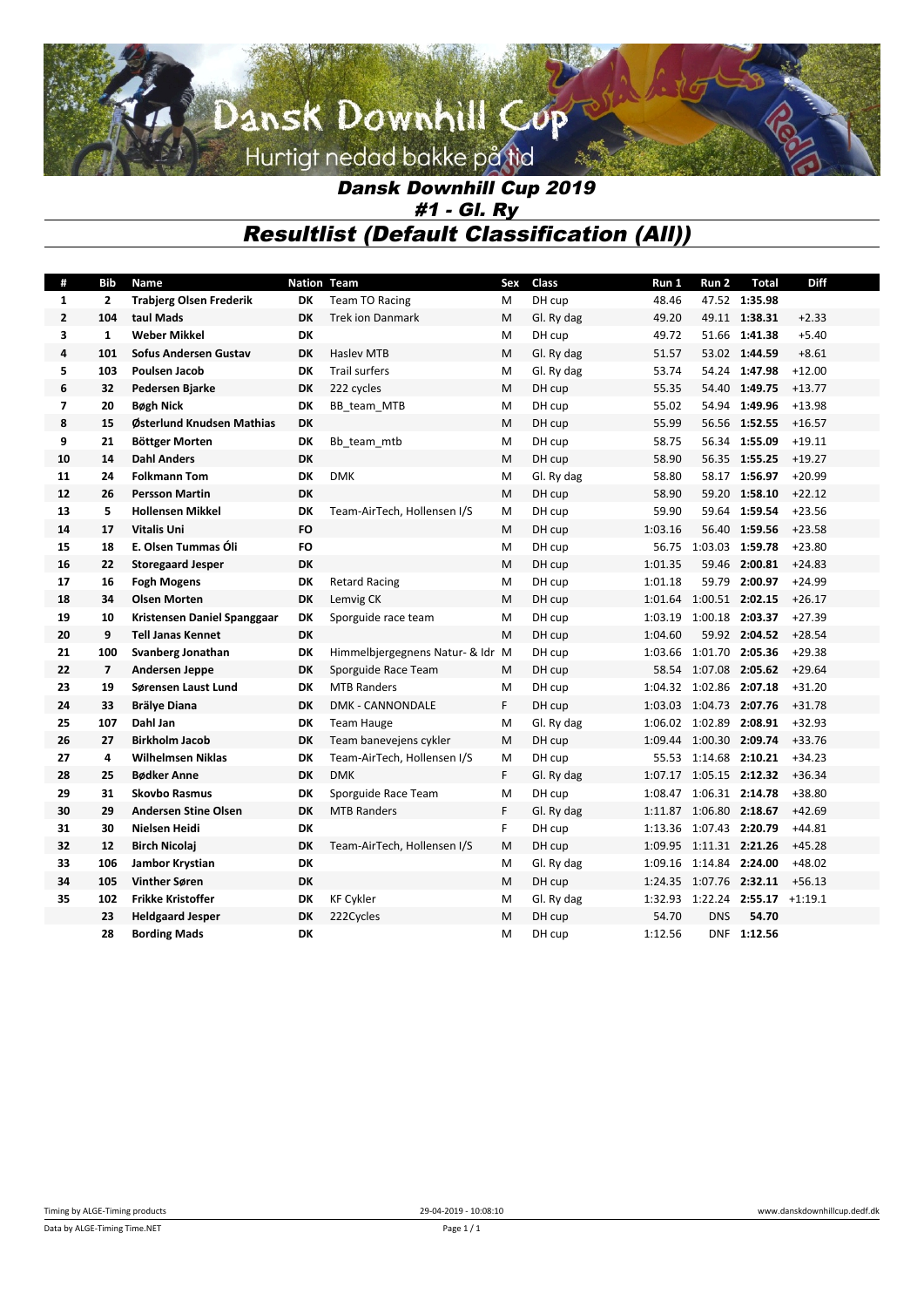## Dansk Downhill Cup Hurtigt nedad bakke på tid

### *Dansk Downhill Cup 2019 #1 - Gl. Ry Resultlist (Default Classification (By Class))*

| #                       | Bib                     | Name                           | <b>Nation Team</b> |                                            | Sex | Run 1   | Run 2                   | Total                                        | <b>Diff</b> |
|-------------------------|-------------------------|--------------------------------|--------------------|--------------------------------------------|-----|---------|-------------------------|----------------------------------------------|-------------|
| DH cup                  |                         |                                |                    |                                            |     |         |                         |                                              |             |
| 1                       | $\mathbf{2}$            | <b>Trabjerg Olsen Frederik</b> | DK                 | <b>Team TO Racing</b>                      | M   | 48.46   |                         | 47.52 1:35.98                                |             |
| $\mathbf{2}$            | $\mathbf{1}$            | <b>Weber Mikkel</b>            | DK                 |                                            | M   | 49.72   |                         | 51.66 1:41.38                                | $+5.40$     |
| 3                       | 32                      | Pedersen Bjarke                | DK                 | 222 cycles                                 | M   | 55.35   |                         | 54.40 1:49.75                                | $+13.77$    |
| 4                       | 20                      | <b>Bøgh Nick</b>               | DK                 | BB team MTB                                | M   | 55.02   |                         | 54.94 1:49.96                                | $+13.98$    |
| 5                       | 15                      | Østerlund Knudsen Mathias      | <b>DK</b>          |                                            | M   | 55.99   |                         | 56.56 1:52.55                                | $+16.57$    |
| 6                       | 21                      | Böttger Morten                 | DK                 | Bb team mtb                                | M   | 58.75   |                         | 56.34 1:55.09                                | $+19.11$    |
| $\overline{\mathbf{z}}$ | 14                      | <b>Dahl Anders</b>             | DK                 |                                            | M   | 58.90   |                         | 56.35 1:55.25                                | $+19.27$    |
| 8                       | 26                      | <b>Persson Martin</b>          | DK                 |                                            | M   | 58.90   |                         | 59.20 1:58.10                                | $+22.12$    |
| 9                       | 5                       | <b>Hollensen Mikkel</b>        | DK                 | Team-AirTech, Hollensen I/S                | M   | 59.90   |                         | 59.64 1:59.54                                | $+23.56$    |
| 10                      | 17                      | <b>Vitalis Uni</b>             | <b>FO</b>          |                                            | M   | 1:03.16 |                         | 56.40 1:59.56                                | $+23.58$    |
| 11                      | 18                      | E. Olsen Tummas Óli            | <b>FO</b>          |                                            | M   | 56.75   | 1:03.03 1:59.78         |                                              | $+23.80$    |
| 12                      | 22                      | <b>Storegaard Jesper</b>       | DK                 |                                            | M   | 1:01.35 |                         | 59.46 2:00.81                                | $+24.83$    |
| 13                      | 16                      | <b>Fogh Mogens</b>             | DK                 | <b>Retard Racing</b>                       | M   | 1:01.18 |                         | 59.79 2:00.97                                | $+24.99$    |
| 14                      | 34                      | <b>Olsen Morten</b>            | DK                 | Lemvig CK                                  | M   |         | 1:01.64 1:00.51 2:02.15 |                                              | $+26.17$    |
| 15                      | 10                      | Kristensen Daniel Spanggaard   | DK                 | Sporguide race team                        | M   | 1:03.19 | 1:00.18 2:03.37         |                                              | $+27.39$    |
| 16                      | 9                       | <b>Tell Janas Kennet</b>       | <b>DK</b>          |                                            | M   | 1:04.60 |                         | 59.92 2:04.52                                | $+28.54$    |
| 17                      | 100                     | Svanberg Jonathan              | DK                 | Himmelbjergegnens Natur- & Idrætseftersk M |     |         | 1:03.66 1:01.70 2:05.36 |                                              | $+29.38$    |
| 18                      | $\overline{\mathbf{z}}$ | Andersen Jeppe                 | DK                 | Sporguide Race Team                        | M   |         | 58.54 1:07.08 2:05.62   |                                              | $+29.64$    |
| 19                      | 19                      | Sørensen Laust Lund            | DK                 | <b>MTB Randers</b>                         | M   |         | 1:04.32 1:02.86 2:07.18 |                                              | $+31.20$    |
| 20                      | 33                      | <b>Brälye Diana</b>            | <b>DK</b>          | <b>DMK - CANNONDALE</b>                    | F   |         | 1:03.03 1:04.73 2:07.76 |                                              | $+31.78$    |
| 21                      | 27                      | <b>Birkholm Jacob</b>          | DK                 | Team banevejens cykler                     | M   |         | 1:09.44 1:00.30 2:09.74 |                                              | $+33.76$    |
| 22                      | 4                       | <b>Wilhelmsen Niklas</b>       | DK                 | Team-AirTech, Hollensen I/S                | M   |         | 55.53 1:14.68 2:10.21   |                                              | $+34.23$    |
| 23                      | 31                      | <b>Skovbo Rasmus</b>           | DK                 | Sporguide Race Team                        | M   | 1:08.47 | 1:06.31 2:14.78         |                                              | $+38.80$    |
| 24                      | 30                      | Nielsen Heidi                  | DK                 |                                            | F   |         | 1:13.36 1:07.43 2:20.79 |                                              | $+44.81$    |
| 25                      | 12                      | <b>Birch Nicolaj</b>           | DK                 | Team-AirTech, Hollensen I/S                | M   |         | 1:09.95 1:11.31 2:21.26 |                                              | $+45.28$    |
| 26                      | 105                     | Vinther Søren                  | <b>DK</b>          |                                            | M   |         | 1:24.35 1:07.76 2:32.11 |                                              | $+56.13$    |
|                         | 23                      | <b>Heldgaard Jesper</b>        | DK                 | 222Cycles                                  | M   | 54.70   | <b>DNS</b>              | 54.70                                        |             |
|                         | 28                      | <b>Bording Mads</b>            | DK                 |                                            | M   | 1:12.56 |                         | DNF 1:12.56                                  |             |
| Gl. Ry dag              |                         |                                |                    |                                            |     |         |                         |                                              |             |
| $\mathbf{1}$            | 104                     | taul Mads                      | DK                 | <b>Trek ion Danmark</b>                    | M   | 49.20   |                         | 49.11 1:38.31                                |             |
| $\overline{2}$          | 101                     | <b>Sofus Andersen Gustav</b>   | DK                 | <b>Hasley MTB</b>                          | M   | 51.57   |                         | 53.02 1:44.59                                | $+6.28$     |
| 3                       | 103                     | Poulsen Jacob                  | DK                 | <b>Trail surfers</b>                       | M   | 53.74   |                         | 54.24 1:47.98                                | $+9.67$     |
| 4                       | 24                      | <b>Folkmann Tom</b>            | DK                 | <b>DMK</b>                                 | M   | 58.80   |                         | 58.17 1:56.97                                | $+18.66$    |
| 5                       | 107                     | Dahl Jan                       | DK                 | <b>Team Hauge</b>                          | M   |         | 1:06.02 1:02.89 2:08.91 |                                              | $+30.60$    |
| 6                       | 25                      | <b>Bødker Anne</b>             | DK                 | <b>DMK</b>                                 | F   | 1:07.17 | 1:05.15 2:12.32         |                                              | $+34.01$    |
| $\overline{\mathbf{z}}$ | 29                      | <b>Andersen Stine Olsen</b>    | DK                 | <b>MTB Randers</b>                         | F   |         | 1:11.87 1:06.80 2:18.67 |                                              | $+40.36$    |
| 8                       | 106                     | Jambor Krystian                | <b>DK</b>          |                                            | M   | 1:09.16 | 1:14.84 2:24.00         |                                              | $+45.69$    |
| 9                       | 102                     | <b>Frikke Kristoffer</b>       | DK                 | <b>KF Cykler</b>                           | M   |         |                         | $1:32.93$ $1:22.24$ <b>2:55.17</b> $+1:16.8$ |             |